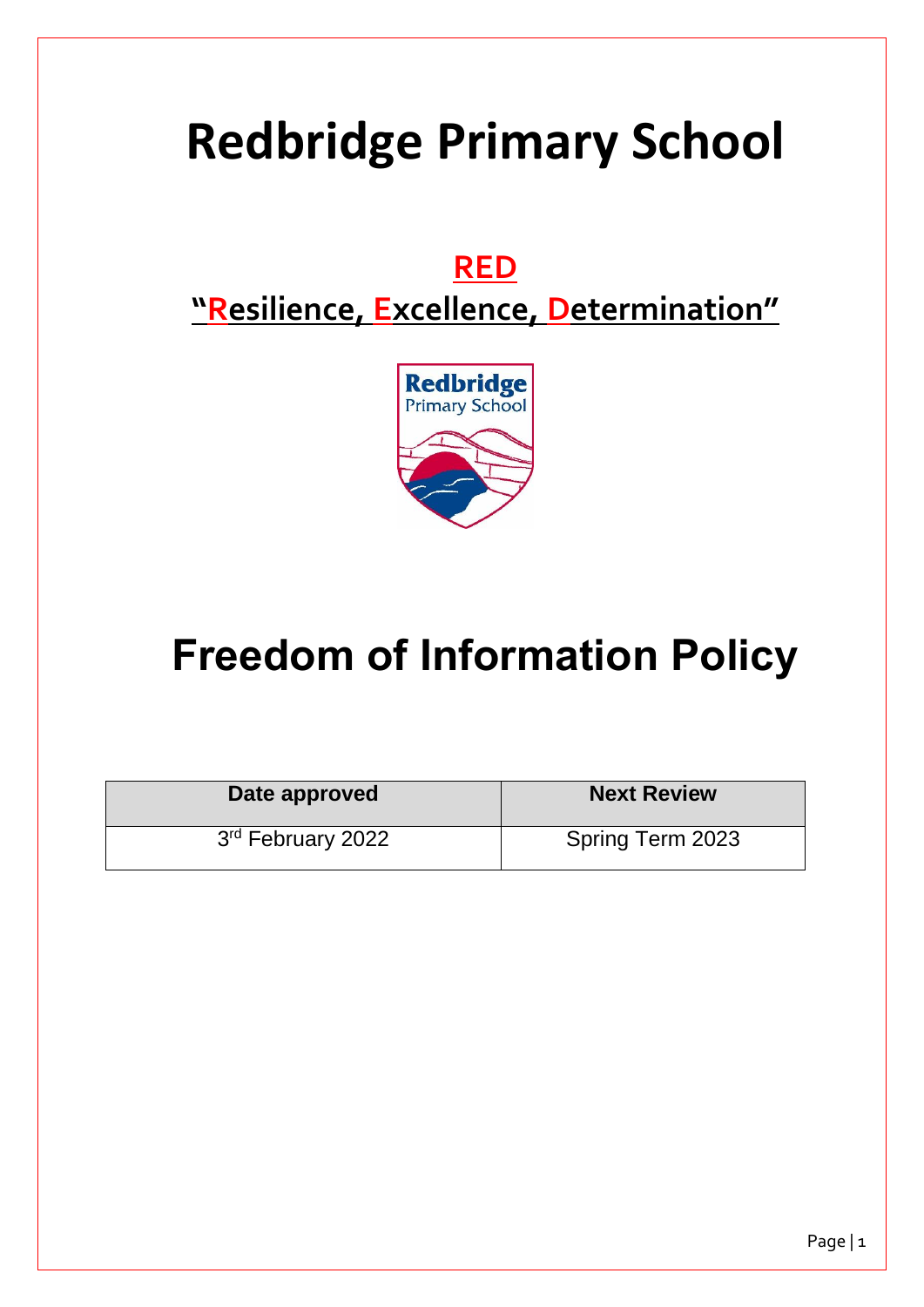| <b>Table of Contents</b> |                                              | Page |
|--------------------------|----------------------------------------------|------|
| 1.0                      | Introduction                                 | 3    |
| 2.0                      | <b>Our Policy</b>                            | 3    |
| 3.0                      | Copyright                                    | 4    |
| 4.0                      | Who can apply?                               | 4    |
| 5.0                      | What can be requested?                       | 4    |
| 6.0                      | How can a request be made?                   | 5    |
| 7.0                      | <b>Active Publication of Information</b>     | 6    |
| 8.0                      | Handling Freedom of Information/EIR requests | 6    |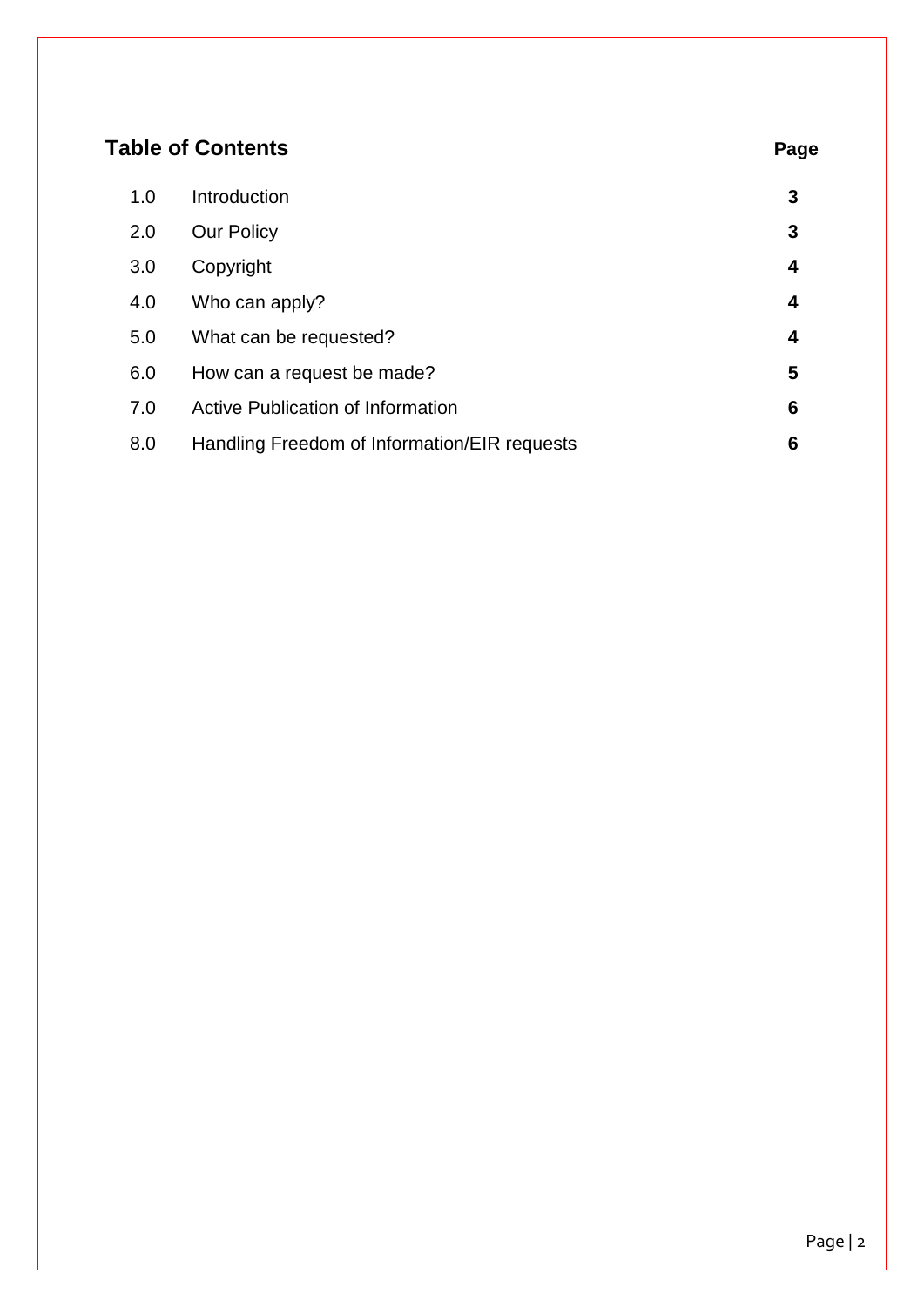#### **Freedom of Information Policy**

#### **1. Introduction**

- 1.1 The school is committed to transparency and improving accountability and fully supports the aims of the Freedom of Information Act 2000.
- 1.2 The Freedom of Information Act 2000 (The Act) came into force on 1<sup>st</sup> January 2005.
- 1.3 The Act provides public access to information held by public authorities and requires them to publish certain information about their activities.

It does this in two ways:

- a) Public Authorities are obliged to publish certain information about their activities; and
- b) Members of the public are entitled to request information from public authorities.

The Freedom of Information Act may work alongside other laws. These include:

- Environmental Information Regulations 2004
- Data Protection Act 2018
- Infrastructure for Spatial Information in the European Community Regulations 2009
- Access to Health Records Act 1990
- **Local Government Acts**
- Education (Pupil Information) Regulations
- 1.4 The Act covers recorded information that is held, which may include printed documents, computer files, letters, emails, photographs and sound or video recordings. It does not include personal data (information regarding the individual making the request or another person) as this is covered by the Data Protection Act 2018.
- 1.5 Anyone can request information by writing to the school (letter or email or online form) and it will be provided to them in a suitable format (subject to any exemptions that may be applied). There is no formal application procedure.
- 1.6 Where the information is a dataset, it should be provided in a format which is suitable for reuse (i.e. CSV file).

#### **2. Our Policy**

The Governing Body will comply with the Act in the following ways:

- 2.1 Maintain a Publication Scheme, detailing the information that is routinely made available to the public, using the model provided by the Information Commissioner's office.
- 2.2 Ensure that systems and procedures are in place to meet all the duties set out in the Act.
- 2.3 Where a request is deemed to be "ordinary", (usually where the information is readily available, e.g. the provision of a list of subjects taught), this information will be provided and not logged as a Freedom of Information request.
- 2.4 Where a request asks for additional information which is more complex in nature, it will be treated as a Freedom of Information request and will be logged and handled under those procedures.
- 2.5 Detailed guidance published by the Information Commissioner's Office (ICO) is used as the basis for the school's policies and procedures. A copy of the latest version of the [Guide to](http://www.ico.gov.uk/for_organisations/freedom_of_information/~/media/documents/library/Freedom_of_Information/Detailed_specialist_guides/GUIDE_TO_FREEDOM_OF_INFORMATION.ashx)  [Freedom of Information](http://www.ico.gov.uk/for_organisations/freedom_of_information/~/media/documents/library/Freedom_of_Information/Detailed_specialist_guides/GUIDE_TO_FREEDOM_OF_INFORMATION.ashx) can be found on the Information Commissioner's website.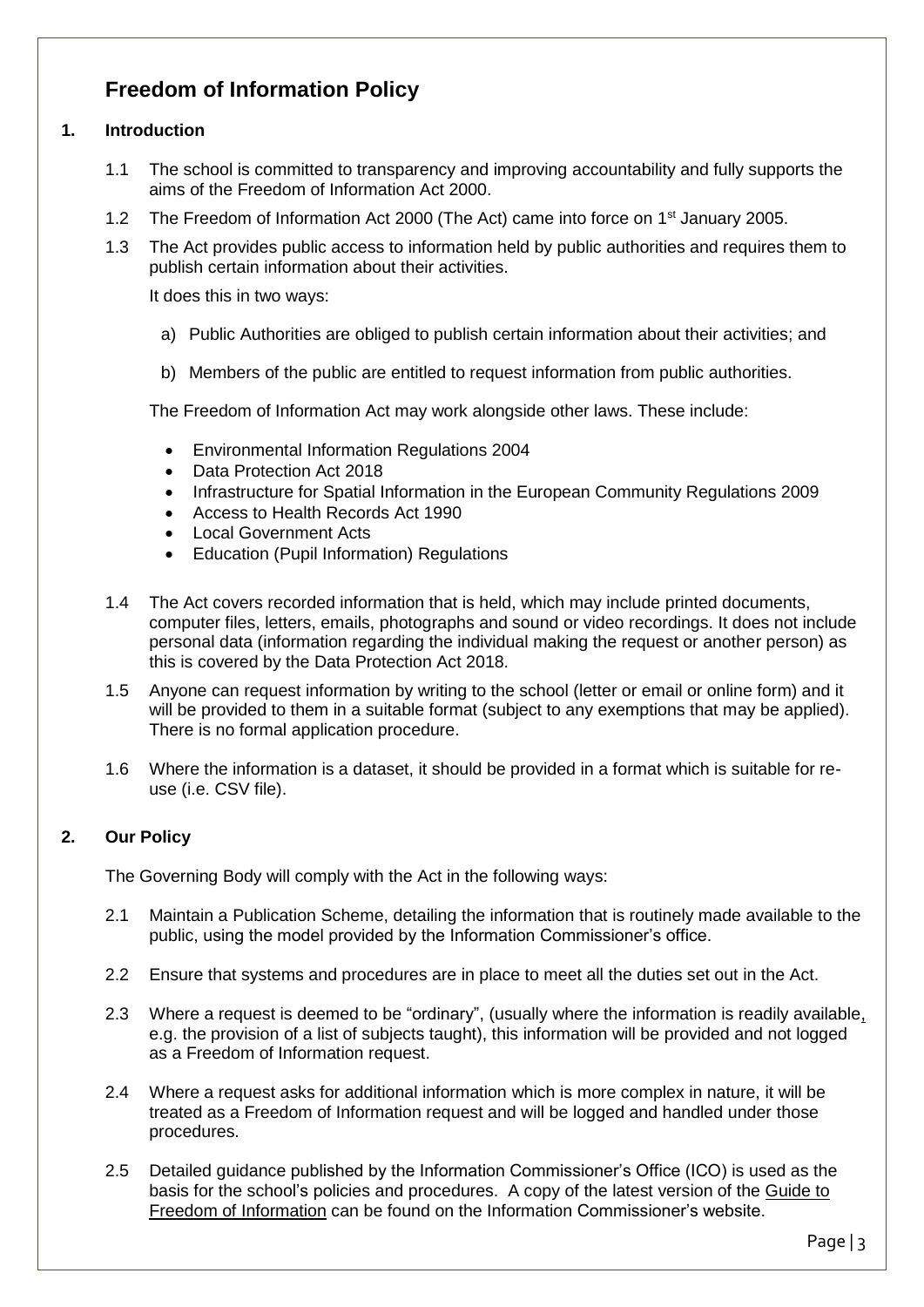- 2.6 The school will handle all requests for information in line with the latest guidance issued by the Information Commissioner's office. This means that we will:
	- Acknowledge receipt of your request within 3 working days.
	- Identify, collect and provide the information you have requested as soon as possible and no later than **20 working days** after receipt of your request. If we do not hold the information, we will tell you.
	- Tell you if the request will incur a fee
	- Inform you of the reasons for refusing a request within **20 working days**.
	- Where we cannot provide a complete response, we will provide you with the information that we have – partial response.
	- Where the request is very broad we will contact you to ask for a more specific request
	- Keep you informed if there is a delay.
	- Undertake a review of your request if you are dissatisfied with the response or the way your request was handled.
- <span id="page-3-0"></span>2.7 All staff will be made aware of their responsibilities under the Act and training will be provided where needed.

#### **3. Copyright**

The Act does not affect copyright and intellectual property rights that give owners the right to protect their original work against commercial exploitation by others.

When giving access to information under the Act, conditions and restrictions cannot be placed on that access. However, a copyright notice can be included with the information disclosed, and a claim can be made in the courts if the requester or someone else uses the information in breach of copyright.

The ICO encourages public authorities to use the [open government licence provided by the National](http://www.nationalarchives.gov.uk/doc/open-government-licence/)  [Archives.](http://www.nationalarchives.gov.uk/doc/open-government-licence/)

The Controller of Her Majesty's Stationery Office (HMSO) has developed this licence as a tool to enable Information Providers in the public sector to license the use and re-use of their Information under a common open licence. The Controller invites public sector bodies owning their own copyright and database rights to permit the use of their Information under this licence.

#### **4. Who can apply?**

- 4.1 Anyone can make a request for information under the Freedom of Information (FOI) Act or Environmental Information Regulations (EIR) – they do not have to be UK citizens, or resident in the UK. Freedom of Information requests (FOI) and Environmental Information Regulations (EIR) requests can also be made by organisations (i.e. newspapers, charities, campaign group or company). Employees of a public authority can also make a request.
- 4.2 When a request is received, it is the school's responsibility to identify that a request has been made and handle it accordingly, under the correct legislation (see [paragraph 1 above\)](#page-3-0)

#### **5. What can be requested?**

- 5.1 The Act covers any *recorded information* that is held by a public authority in England, Wales and Northern Ireland, and by UK-wide public authorities based in Scotland. It is not limited to "official documents". Recorded information includes:
	- drafts;
	- printed documents;
	- computer files;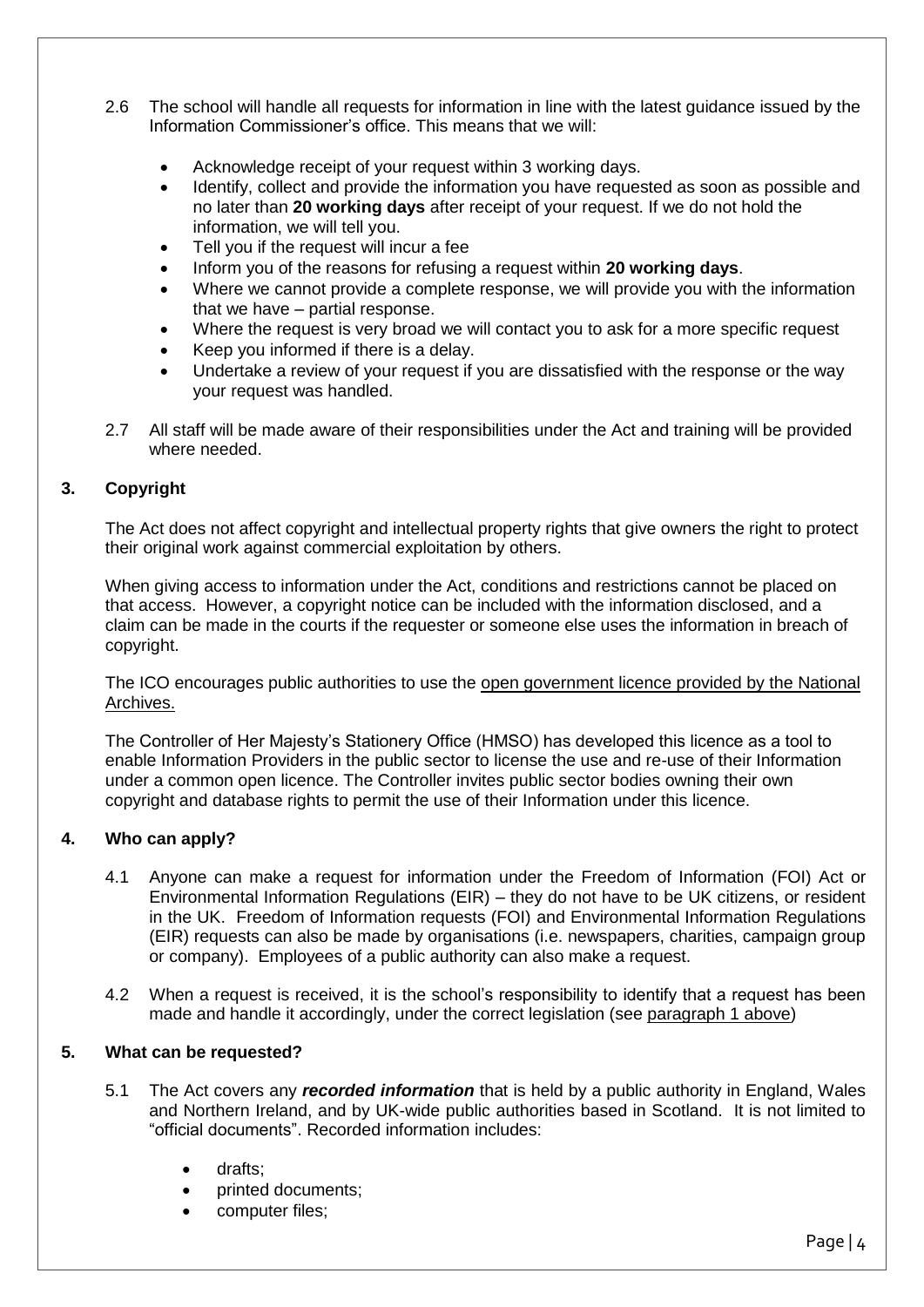- letters;
- emails;
- photographs;
- sound, telephone or video recordings
- 5.2 The Act does not cover information that is in someone's head, only that which is already available in a recorded form. Therefore, the school is not required to create new information or question staff who may know the answer.
- 5.3 Public authorities include government departments, local authorities, the NHS, state schools and police forces.
- 5.4 The Act covers information that is held on behalf of a public authority even if it is not kept on the authorities' premises, for example, when public services are subcontracted to an external organisation.
- 5.5 The Act does not give people access to their own personal data (information about themselves). If a member of the public wants to see information that a public authority holds about them, it will be handled as a subject access request under the Data Protection Act 2018 (DPA).

#### **6 How can a request be made?**

- 6.1 Requests for Information under the Freedom of Information Act must:
	- Be made in writing (letter, email or via online form)
	- Include the requester's real name.
	- Include an address for correspondence (it need not be residential or work address it can be any address that can be used to contact them, and can be either postal or email).
	- Describe the information requested.
- 6.2 If an applicant is unable to write their request, the authority is required to offer help and assistance; this may mean a staff member recording their verbal request in a written form on their behalf.
- 6.3 Requests for "environmental information" can also be made verbally.
- 6.4 When considering the requests received from the public, the school is required to act in favour of disclosure, unless there is a good reason not to. All requests for information must be treated equally, except under some circumstances relating to vexatious requests and personal data. The applicant does not have to give a reason for wanting the information, and all applicants should be treated equally, whether they are journalists, residents, MPs, public authority staff or foreign researchers. As a result, the Act is sometimes described as being "applicant and purpose blind".
- 6.5 All information that is released should be considered as if it were being released to the world at large.
- 6.6 The school has **20 working days** to complete this process and is also required to provide advice and assistance to any applicant who seeks to make a request or who has made a request.
- 6.7 A request for information may only be refused where a **specified exemption applies**. Even where certain exemptions apply information may still be released if it is in the public interest to do so.
- 6.8 If an applicant is unhappy with a refusal, the way their request was handled or the information that was provided to them, they can ask for an internal review to be undertaken.
- 6.9 If they are still not happy following the outcome of the internal review, they then have the right to take the matter up with the Information Commissioner directly, and if that complaint is upheld there will be a Decision Notice issued against the school. The notice will also be published on the ICO website.